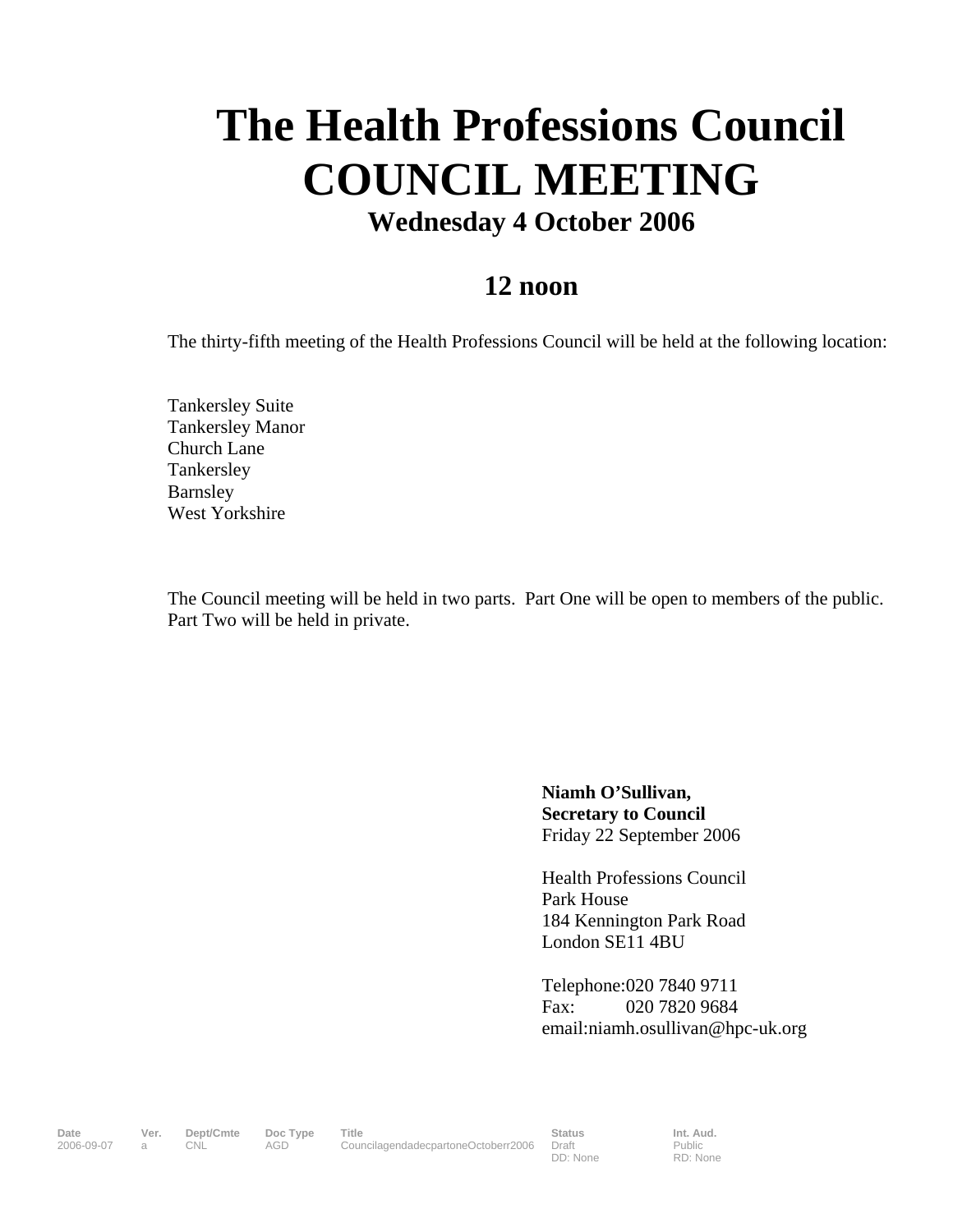### **Agenda – Part One – Open to Members of the Public**

| 1.  | <b>Apologies for Absence</b>                                                                                                                                          | Verbal                         |
|-----|-----------------------------------------------------------------------------------------------------------------------------------------------------------------------|--------------------------------|
| 2.  | <b>Approval of Agenda</b>                                                                                                                                             |                                |
| 3.  | Minutes of the Council meeting held on 12 September 2006<br>From Niamh O'Sullivan - Secretary to Council                                                              | Enclosure 1<br>Paper HPC140/06 |
| 4.  | <b>Matters Arising</b><br>From Niamh O'Sullivan - Secretary to Council                                                                                                | Enclosure 2<br>Paper HPC141/06 |
| 5.  | <b>President's Report</b>                                                                                                                                             | Verbal                         |
| 6.  | <b>Chief Executive's Report</b>                                                                                                                                       | Enclosure 3<br>Paper HPC142/06 |
|     | <b>Items for Discussion/Approval</b>                                                                                                                                  |                                |
|     | <b>Strategy and Policy</b>                                                                                                                                            |                                |
| 7.  | <b>Draft Five Year Plan</b><br>From Simon Leicester – Finance Manager                                                                                                 | Enclosure 4<br>Paper HPC143/06 |
| 8.  | <b>Fee Change Outcome</b><br>From Simon Leicester - Finance Manager                                                                                                   | Enclosure 5<br>Paper HPC144/06 |
| 9.  | <b>Draft Fee Rise Consultation Document</b><br>From Marc Seale – Chief Executive                                                                                      | Enclosure 6<br>Paper HPC145/06 |
| 10. | Process for the Appointment of Additional Members to Council if Person<br><b>Elected as President is a Registrant</b><br>From Niamh O'Sullivan - Secretary to Council | Enclosure 7<br>Paper HPC146/06 |
|     | <b>Corporate Governance</b>                                                                                                                                           |                                |
|     |                                                                                                                                                                       |                                |

11. **Ratification of Nomination to the NHS Standards Board <b>Enclosure 8 Enclosure 8 Paper HPC147/06 Paper HPC147/06** From Niamh O'Sullivan – Secretary to Council